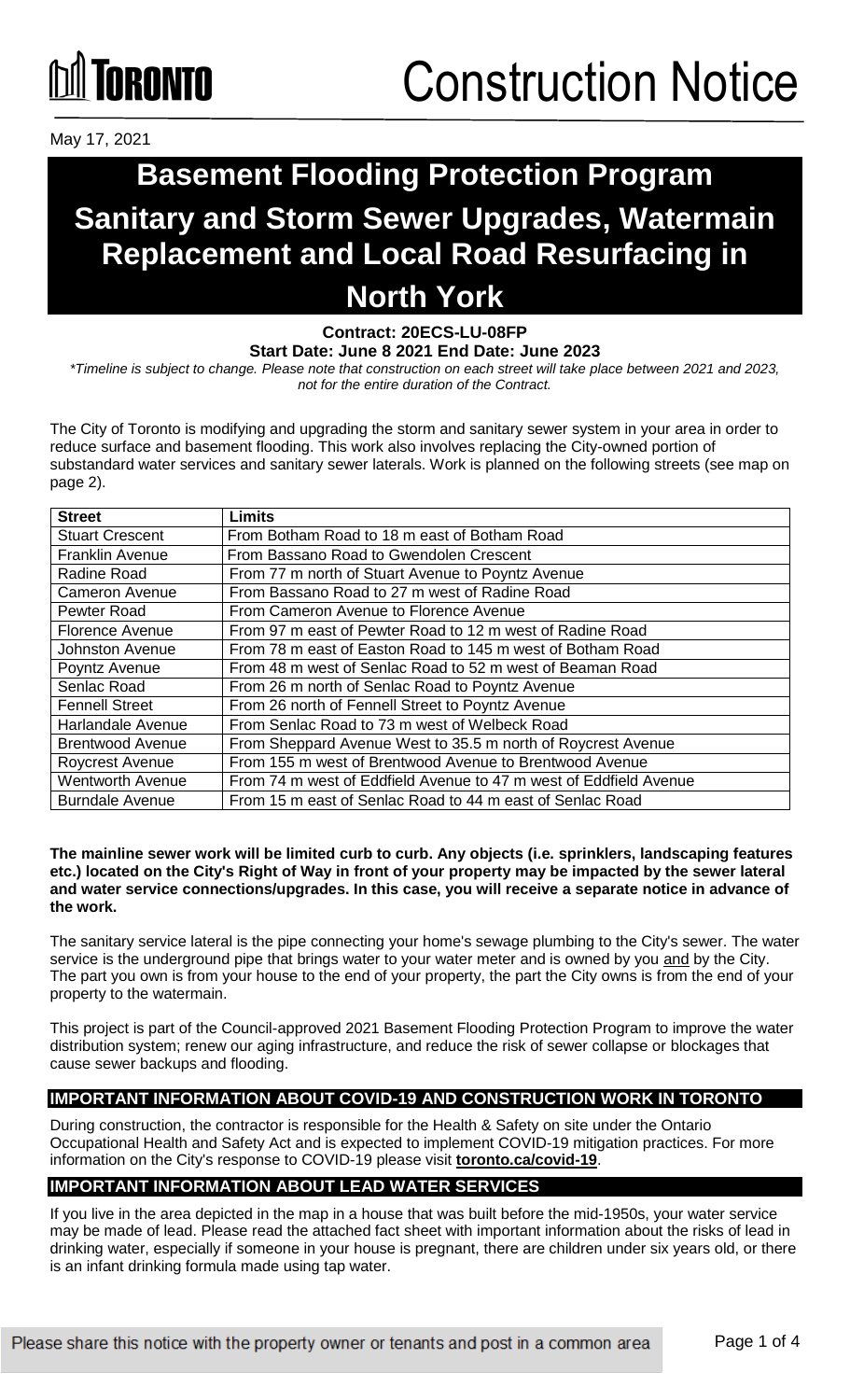# **M** TORONTO

### Construction Notice

#### **WORK DETAILS**

The City's contractor will:

- excavate the road and dig a trench to install the new and/or replace existing sewers and/or watermain; • replace any City-owned sewer/water service laterals that do not meet City standards from the sewer/watermain to the private property line; and
- restore all areas affected by construction, including resurfacing the trench areas in the roadway.

#### **MAP OF WORK AREA**



#### **WHAT TO EXPECT DURING CONSTRUCTION**

- You may experience dust, noise and other inconveniences. The City will make efforts to reduce the impacts. We appreciate your patience.
- The City will not be responsible for damage to any privately owned items on City property, so please ensure that you remove/arrange for removal of each item prior to construction.

|                                                                                                         | Work Hours: Work will take place from 7 a.m. to 7 p.m., Monday to Friday, with work<br>after hours and on weekends as required.                                                                                                                                                                                                                                                                                                                                                                                                                                                                                                                                                                 |
|---------------------------------------------------------------------------------------------------------|-------------------------------------------------------------------------------------------------------------------------------------------------------------------------------------------------------------------------------------------------------------------------------------------------------------------------------------------------------------------------------------------------------------------------------------------------------------------------------------------------------------------------------------------------------------------------------------------------------------------------------------------------------------------------------------------------|
| $\begin{bmatrix} \overline{\mathbb{R}} \\ \overline{\mathbb{R}} \\ \overline{\mathbb{R}} \end{bmatrix}$ | Pre-Construction Inspection: WHS (Wristen's Home Specialties Inc.) under contract to<br>the City of Toronto, will survey all properties within 30 metres of the construction area<br>before construction starts. The inspection will look at the interior and exterior of all<br>properties to verify existing conditions. Although participation is voluntary, the City<br>encourages all homeowners to participate. Without the survey, it will be difficult to confirm<br>any claims of damage caused by construction. Affected properties will receive a separate<br>notice to set up an appointment. All inspection staff will wear photo I.D. and carry photo<br>equipment for this work. |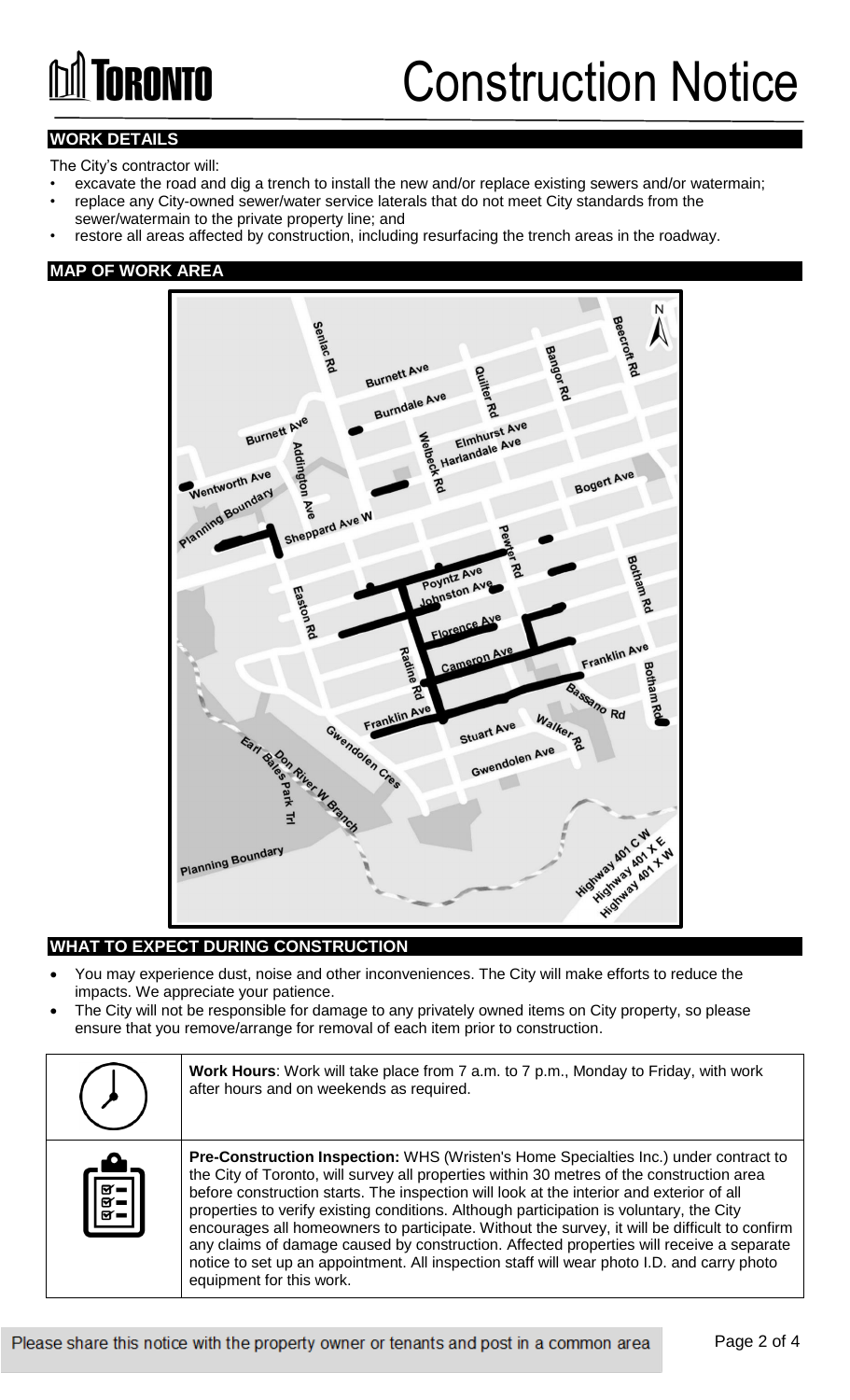# **M** TORONTO

# Construction Notice

| Physical Distancing: There are times when contractors need to communicate with<br>homeowners about what is happening on-site. This could be about driveway access,<br>water shut offs, pre-construction inspections, and site restoration work (landscaping,<br>installing pavers etc.). Contractor's staff will be identifiable by their high-visibility clothing<br>and will maintain physical distancing.                                                                                                                                                                                                                                                           |
|------------------------------------------------------------------------------------------------------------------------------------------------------------------------------------------------------------------------------------------------------------------------------------------------------------------------------------------------------------------------------------------------------------------------------------------------------------------------------------------------------------------------------------------------------------------------------------------------------------------------------------------------------------------------|
| Site Safety: Workers on site are responsible for the work assigned to them. If you have<br>construction questions or an issue on site – ask to be directed to the site inspector. If the<br>site inspector is unavailable, contact the person listed at the end of this notice.                                                                                                                                                                                                                                                                                                                                                                                        |
| Important information for owners of sprinkler systems/heated driveways and<br>private landscaping features. Property owners should remove items located within City<br>property limits (boulevard) to avoid damage. This includes items such as landscaping<br>(plants and pavers), decorative objects, sprinkler systems or heated driveways. For<br>details on removal of such items, please contact the Field Ambassador listed below.                                                                                                                                                                                                                              |
| Telephone and Internet Services: This work may affect phone and internet cables for<br>individual properties that aren't buried deep below the sidewalk. The contractor will<br>coordinate with utility companies to minimize disruption. Residents who find their service<br>has been disrupted should contact the Field Ambassador and notify their phone or<br>internet service provider.                                                                                                                                                                                                                                                                           |
| <b>Water Service Disruptions:</b> From time-to-time, the water supply to your property will be<br>shut-off to complete construction; the contractor will provide notice at least 24-hours in<br>advance. Throughout the work, it is recommended that you temporarily disconnect any<br>water treatment systems (i.e. softeners or filters), water-cooled air conditioners or similar<br>plumbing fixtures. Automatic lawn sprinkler systems may also be affected, therefore, you<br>may need to water manually. In the event you did not receive advance notice, the City<br>may have needed to use an <i>emergency water shut off</i> to complete work.               |
| Substandard Water Service Replacement: Please take the time to read the attached<br>fact sheet carefully as it contains important information on lead in drinking water and how<br>to prepare for replacement. If you want to replace the private portion-of the water service<br>pipe, the City of Toronto recommends that you obtain several quotes before selecting a<br>contractor. PLEASE NOTE: The City is not able to get involved in any contract to have<br>work done on private property. Property owners are responsible for ensuring contractors<br>do not interfere with the work being done on City property. Learn more at<br>www.toronto.ca/leadpipes. |
| Road and Sidewalk Access: In order to complete the work in a safe manner, there will<br>be road and sidewalk restrictions within the work zone. Access for emergency vehicles<br>will be maintained at all times.                                                                                                                                                                                                                                                                                                                                                                                                                                                      |
| <b>Driveway Access:</b> The contractor will notify you of any temporary restrictions to your<br>driveway access. If your property has two entrances, one entrance will be kept open at all<br>times.                                                                                                                                                                                                                                                                                                                                                                                                                                                                   |
| Traffic Management: Road users should expect delays and increased traffic on nearby<br>main and side streets. Motorists are reminded that bicycles and cars will be sharing the<br>lane. When driving, please be mindful of vulnerable road users.                                                                                                                                                                                                                                                                                                                                                                                                                     |
| One lane of traffic on streets will be maintained in both directions at all times.<br>Rolling closures may be required. A rolling closure is a full road closure, 20-30m in<br>length that moves along with the contractor as the work proceeds. The road will be<br>fully opened at the end of each day.                                                                                                                                                                                                                                                                                                                                                              |
| City Owned Trees: Due to the nature of this project, the City will have to remove 33<br>street trees from the City's boulevard and 49 trees from the Stuart Greenbelt. If this<br>affects a tree near your property, you will receive a separate notice. For street trees<br>removed, the City will plant a replacement tree of at least 60mm in diameter. Trees in the<br>removal area will be replaced with a 3:1 ratio of naturalization planting including tree<br>whips and shrubs and will be overseen by the City's Parks, Recreation & Forestry<br>Division.                                                                                                   |